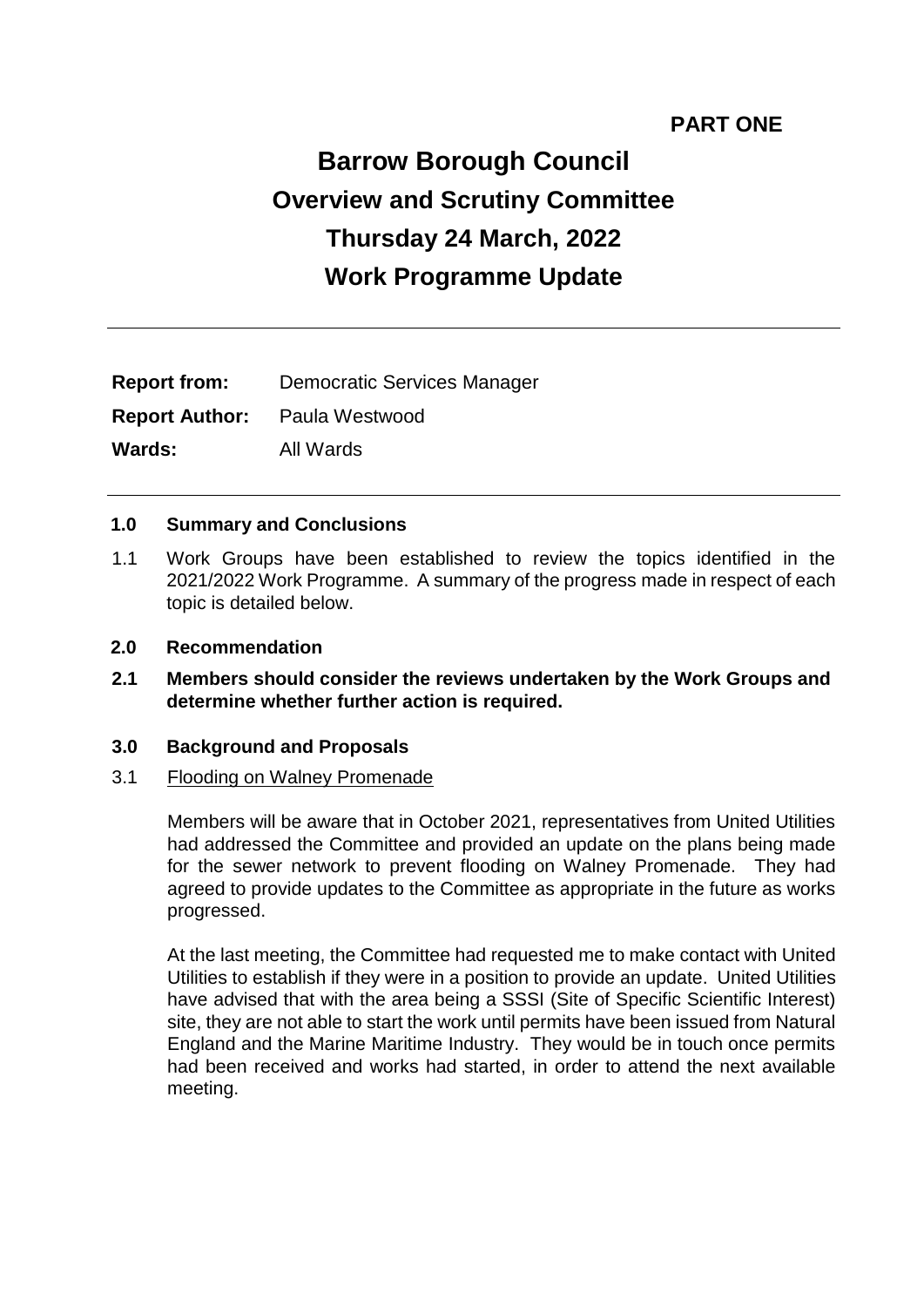# 3.2 Discretionary Housing Fund and Supported Housing Payments

At the last meeting of the Committee the Chair had raised that this review had been taken out of the Committee's hands which they had originally been tasked to do. The Committee had requested that contact be made with the Chair of the Executive Committee to obtain an update on the issue. The review has been paused for the time being whilst further discussions take place regarding the scope of the review.

This review had been initiated by Cllr Ann Thomson, Leader of the Council. Following the last meeting, I have contacted her to seek clarity on the scope of the review. However, it has since been agreed by the Executive Committee at their meeting on 9<sup>th</sup> March, as part of the Annual Review of the Constitution, to recommend the Council to agree that the Leader of the Council should not sit on Overview and Scrutiny Committee. The Committee are therefore requested to consider whether they wish to continue the review and if so, the scope of the review and expected outcomes will need to be determined.

#### 3.3 Arrangements for the Management of Piel Island

At the last meeting of the Committee, Councillor McClure Chair of the Work Group had confirmed that following the meeting of the Work Group on 25<sup>th</sup> January, 2022 the Work Group had been satisfied that the review could be concluded. The Chair had requested Councillor McClure to report her recommendations at the next Committee meeting to conclude the review. The final report from the Piel Island Work Group is covered under a separate agenda item.

#### 3.4 Impact of Covid-19 Going Forward

The Work Group had met on 7<sup>th</sup> February. Information had been noted including:-

- The number of cases in Cumbria throughout January had reduced, with the most significant reduction seen in the second week of January, then a steady decline thereafter;
- The rolling seven day average number of cases in Barrow at the time had been around 500 cases per 100,000 population which was similar to the other Districts in Cumbria. It was envisaged that case numbers would likely remain at that level as the Omicron variant was highly transmissible;
- It was anticipated that by the end of March, isolation rules would be lifted, although it was envisaged that PCR testing would remain in some form to test for new variants;
- The Council's Contact Tracing Team continue to assist the NHS Test and Trace System by contacting 'hard to reach' cases;
- Covid Marshalls had reduced to one session per fortnight on a Saturday morning at the Alfred Barrow Health Centre with around 500 vaccinations each session plus walk-ins.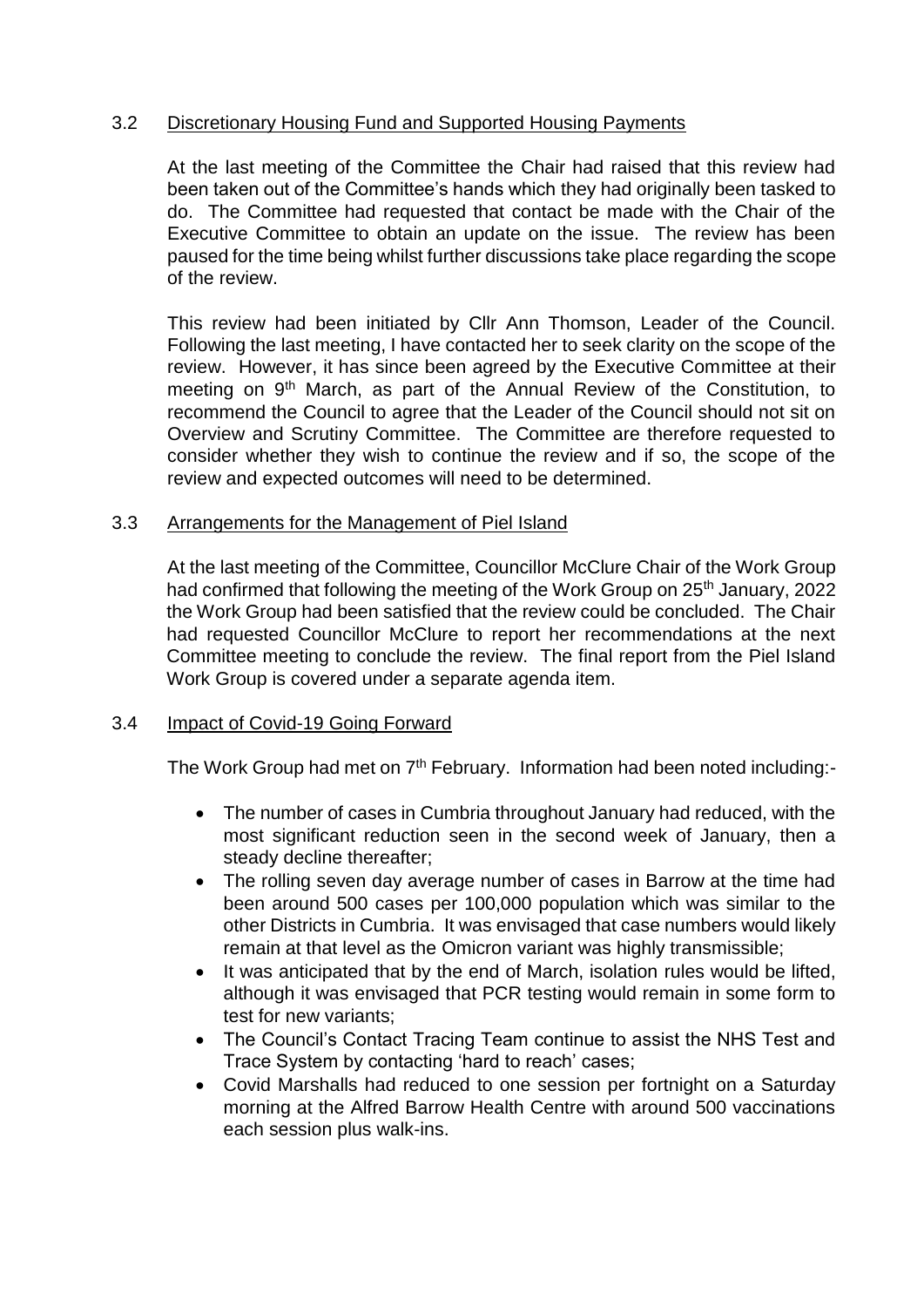The Work Group had considered that it would be appropriate to meet again at the end of March when it was anticipated that isolation rules would be lifted.

## 3.5 Crellin Street

At the previous meeting, the Committee had agreed that a Work Group be established to look further into ongoing issues in the Crellin Street vicinity emanating from food takeaway delivery services including parking on double yellow lines, obstructing delivery wagons and other road users, as well as reports of residents feeling intimidated walking past crowds of Uber Eats Drivers.

Following the initial meeting of the Work Group on 8th February, Members of the Work Group had requested for additional representatives to be invited to meet with them including Graham Barker (Head of Public Protection, Barrow Borough Council), as well as a representative from the Police and Cumbria County Council.

#### **4.0 Consultation**

4.1 A consultation for the 2022/2023 Work Programme concluded on 11<sup>th</sup> February, 2022. Details of the consultation and proposed Work Programme are covered under a separate item on the today's agenda.

#### **5.0 Alternative Options**

5.1 Additional information is required before we can consider alternative options.

#### **6.0 Contribution to Council Plan Priorities**

6.1 The Scrutiny Work Programme covers all of the Council's priorities.

#### **7.0 Implications**

#### **7.1 Financial, Resources and Procurement**

7.1.1 This is an update report and there are no implications at this stage.

#### **7.2 Legal**

7.2.1 This is an update report and there are no implications at this stage.

## **7.3 Local Government Reorganisation**

7.3.1 This is an update report and there are no implications at this stage.

#### **7.4 Equality and Diversity**

7.4.1 Have you completed an Equality Impact Analysis?

No – This is an update report at there are no implications at this stage.